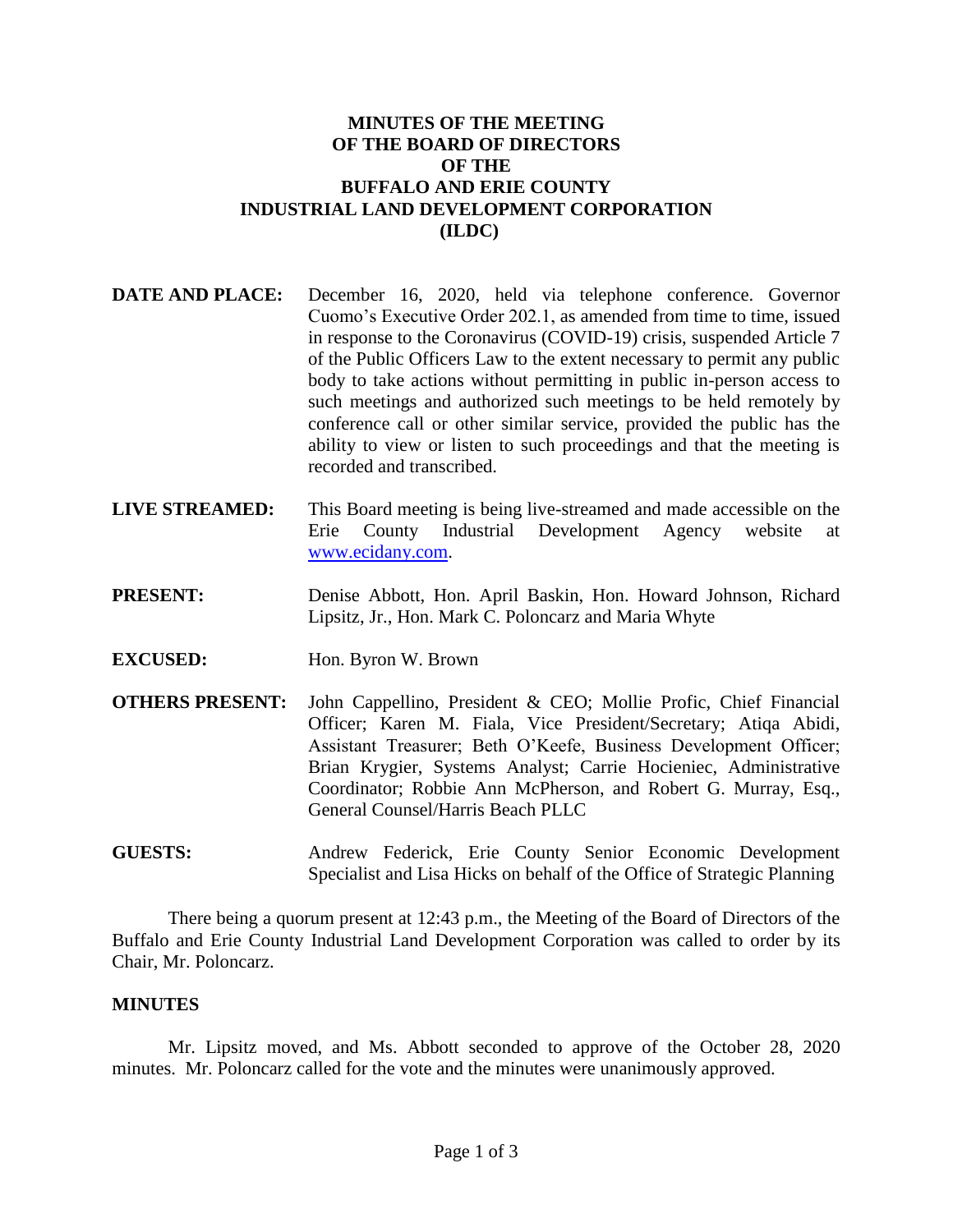## **REPORTS / ACTION ITEMS / INFORMATION ITEMS**

Financial Report. Ms. Profic presented the November 2020 financial report. Ms. Profic noted that the balance sheet indicates the ILDC finished the month with total assets of \$9.4 million and net assets of \$7.1 million. There weren't any significant balance sheet fluctuations from October to November. The ILDC received \$1,755,000 from Empire State Development for the Buffalo Billion II Grant, which is the majority of the grants receivable balance. The monthly income statement shows income of \$800 and expenses of \$4,700. Under Special Projects, there was net expenses of \$1,200. Overall there was a net loss of \$5,000 for November. The year-to-date income statement shows revenues of \$389,000 and total expenses of \$474,000, plus net special project income of \$889,000, resulting in net income of \$804,000 so far in 2020. Mr. Poloncarz directed that the report be received and filed.

UDAG Grant. Mr. Cappellino reviewed the contemplated ILDC-Town of Evans (the "Town") water tower project to benefit both the Town and to provide water service to the ILDC Agri-Business Park. Specifically, Mr. Cappellino noted that the ILDC must resolve (i) to accept a grant from the Erie County Industrial Development Agency (the "Agency") Urban Development Action Grant ("UDAG") Fund, in the amount of \$1,250,000, said funds to be utilized by the ILDC to contribute to the construction of the Town water tower project, and (ii) the ILDC must resolve to convey an approximately 1.85 acre parcel of real property, upon which the water tower will be constructed, to the Town, along with a related easement upon and through certain related real property to permit the Town to access the water tower. Ms. Whyte moved to accept the UDAG grant funds, to permit the expenditure of the grant funds to construct the water tower project, and to convey the aforementioned real property and easement area to the Town. Mr. Johnson seconded the motion. Mr. Poloncarz then called for the vote and the following resolution was unanimously approved:

RESOLUTION OF THE BUFFALO AND ERIE COUNTY INDUSTRIAL LAND DEVELOPMENT CORPORATION (THE "ILDC") AUTHORIZING THE ILDC TO: (i) ENTER INTO A FUNDING AGREEMENT FOR ECONOMIC DEVELOPMENT PURPOSES WITH THE ERIE COUNTY INDUSTRIAL DEVELOPMENT AGENCY (THE "AGENCY") TO RECEIVE \$1,250,000 IN THE FORM OF A GRANT FROM THE AGENCY'S U.S. DEPARTMENT OF HOUSING AND URBAN DEVELOPMENT URBAN DEVELOPMENT ACTION GRANT ("UDAG") REFLOW FUND; (ii) MAKE A DETERMINATION PURSUANT TO THE STATE ENVIRONMENTAL QUALITY REVIEW ACT; (iii) AUTHORIZE THE NEGOTIATION AND EXECUTION AND DELIVERY OF A FUNDING AGREEMENT BY WHICH THE ILDC WILL PROVIDE \$1,250,000 OF FUNDING TO THE TOWN OF EVANS FOR PURPOSES OF CONSTRUCTING THE REVISED EVANS WATER SYSTEM PROJECT; AND (iv) AUTHORIZE THE NEGOTIATION AND EXECUTION AND DELIVERY OF AN AGREEMENT OF PURCHASE AND SALE TO BE ENTERED INTO WITH THE TOWN OF EVANS FOR CONVEYING CERTAIN REAL PROPERTY UPON WHICH A PORTION OF THE REVISED EVANS WATER SYSTEM PROJECT WILL BE CONSTRUCTED AND A NON-EXCLUSIVE EASEMENT FOR ACCESS TO